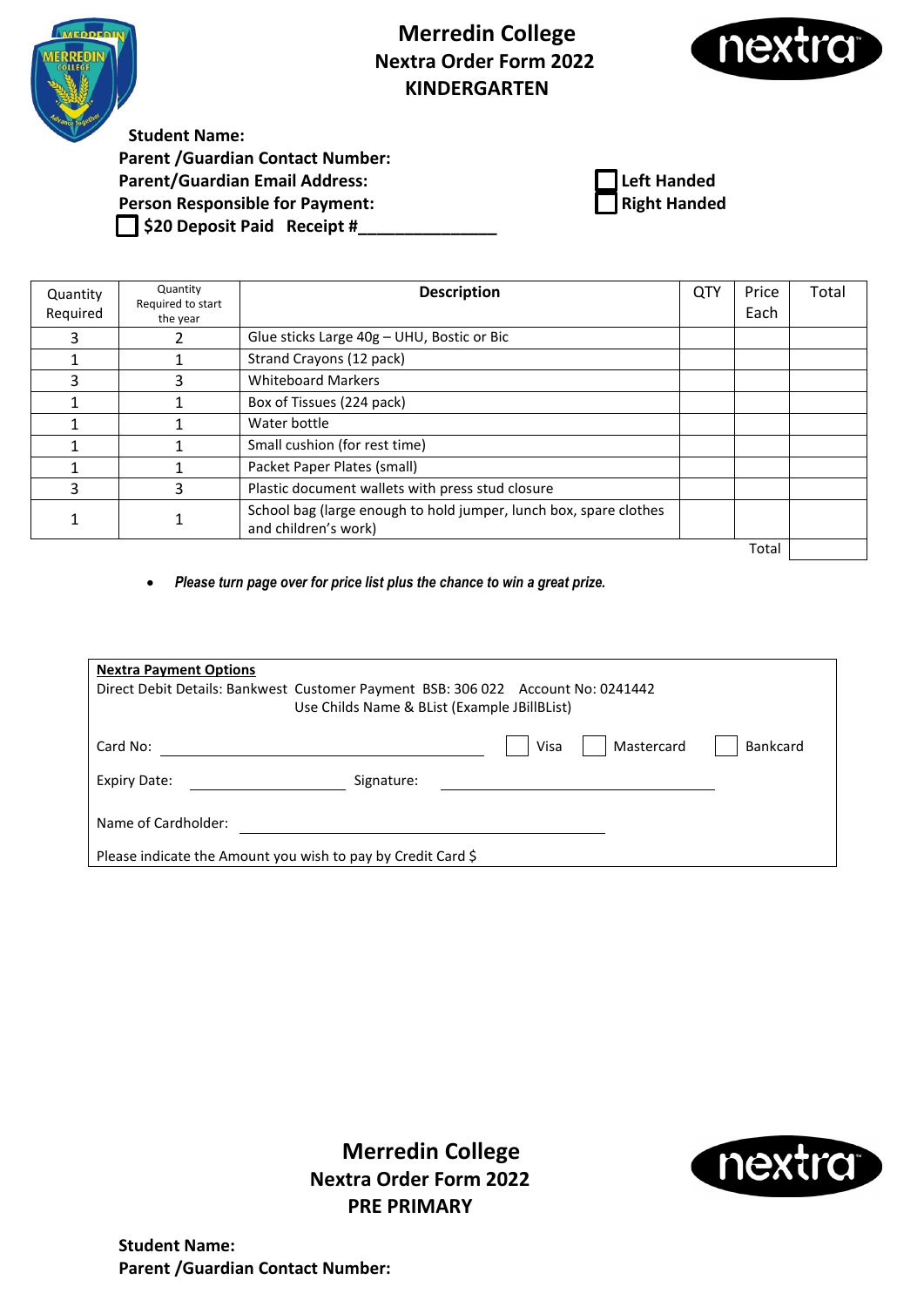### **Parent/Guardian Email Address:**<br> **Person Responsible for Payment: Left Handed**<br> **Left Handed Person Responsible for Payment: \$20 Deposit Paid Receipt #\_\_\_\_\_\_\_\_\_\_\_\_\_\_\_**



| Quantity<br>Required | Quantity<br>Required to<br>start the year | Description                                                            | QTY | Price<br>Each | Total |
|----------------------|-------------------------------------------|------------------------------------------------------------------------|-----|---------------|-------|
| 6                    | $\overline{2}$                            | Large glue sticks (40g) - UHU, Bostic or Bic                           |     |               |       |
| $\mathbf{1}$         | $\mathbf{1}$                              | Packet of coloured pencils                                             |     |               |       |
| 6                    | 3                                         | HB pencils (triangular)                                                |     |               |       |
| 4                    | $\overline{2}$                            | Whiteboard markers - Faber Castell                                     |     |               |       |
| $\overline{2}$       | $\overline{2}$                            | Plastic document wallet with press stud closure                        |     |               |       |
| $\overline{2}$       | $\overline{2}$                            | Scrapbooks 64 pages (245 x 325mm) uncovered and labelled               |     |               |       |
| 2                    | $\overline{2}$                            | 24 mm Dotted Thirds A4 64 pages                                        |     |               |       |
| $\mathbf{1}$         | $\mathbf{1}$                              | Pair of scissors (left or right as required) labelled                  |     |               |       |
| 1                    | 1                                         | Water bottle                                                           |     |               |       |
| $\mathbf{1}$         | $\mathbf{1}$                              | Small cushion (for rest time) labelled                                 |     |               |       |
| 1                    | 1                                         | Waterproof Library bag (size of half a pillow slip with a draw string) |     |               |       |
| $\mathbf{1}$         | $\mathbf{1}$                              | School bag (large enough to hold jumper, lunch box, spare clothes)     |     |               |       |
| $\mathbf{1}$         | $\mathbf{1}$                              | Headphones with 3.5mm audio jack for iPad                              |     |               |       |
| 1                    | $\mathbf{1}$                              | Long sleeved Art shirt (old shirt from Mum or Dad is fine)             |     |               |       |
| $\mathbf{1}$         |                                           | <b>Items for Specialist Art</b>                                        |     |               |       |
| 4                    | $\overline{2}$                            | 2B pencils                                                             |     |               |       |
| $\overline{2}$       | $\mathbf{1}$                              | Erasers (soft white block)                                             |     |               |       |
| 1                    | 1                                         | 30cm ruler                                                             |     |               |       |
| $\mathbf{1}$         | $\mathbf{1}$                              | A3 Scrapbook (64 pages                                                 |     |               |       |
| $\mathbf{1}$         | $\mathbf{1}$                              | Watercolour pencils (12 pack)                                          |     |               |       |
| $\mathbf{1}$         | $\mathbf{1}$                              | Packet of windup crayons                                               |     |               |       |
| $\mathbf{1}$         | $\mathbf{1}$                              | Packet of textas - Faber Castell                                       |     |               |       |
| $\mathbf{1}$         | $\mathbf{1}$                              | Artline 70 black marker                                                |     |               |       |
| 1                    | $\mathbf{1}$                              | Items for Specialist Health - Scrapbook                                |     |               |       |
| $\mathbf{1}$         | $\mathbf{1}$                              | Stepping Stones Student Journal - Year F (Origo Maths Workbook)        |     |               |       |
| 1                    | 1                                         | Artline Permanent Marker - Black 90 Chisel Tip                         |     |               |       |
| $\mathbf{1}$         | $\mathbf{1}$                              | 20 pack large paper plates (Black and Gold)                            |     |               |       |
| $\mathbf{1}$         | $\mathbf{1}$                              | Box tissues (224 pk)                                                   |     |               |       |
|                      |                                           |                                                                        |     | Total         |       |

#### • *Please turn page over for price list plus the chance to win a great prize.*

| <b>Nextra Payment Options</b><br>Direct Debit Details: Bankwest Customer Payment BSB: 306 022 Account No: 0241442<br>Use Childs Name & BList (Example JBillBList) |                    |                 |
|-------------------------------------------------------------------------------------------------------------------------------------------------------------------|--------------------|-----------------|
| Card No:                                                                                                                                                          | Visa<br>Mastercard | <b>Bankcard</b> |
| Expiry Date:<br>Signature:                                                                                                                                        |                    |                 |
| Name of Cardholder:<br>Please indicate the Amount you wish to pay by Credit Card \$                                                                               |                    |                 |

## **Merredin College Nextra Order Form YEAR 2022**

| <b>Student Name:</b><br><b>Parent / Guardian Contact Number:</b><br><b>Parent/Guardian Email Address:</b> | Left Handed         |
|-----------------------------------------------------------------------------------------------------------|---------------------|
| <b>Person Responsible for Payment:</b><br>$\Box$ \$20 Deposit Paid Receipt #                              | <b>Right Handed</b> |

| Quantity for | Quantity<br>Reauired to | Description | QTY | Price     | Total |
|--------------|-------------------------|-------------|-----|-----------|-------|
| the year     | start the year          |             |     | -<br>Each |       |
|              |                         |             |     |           |       |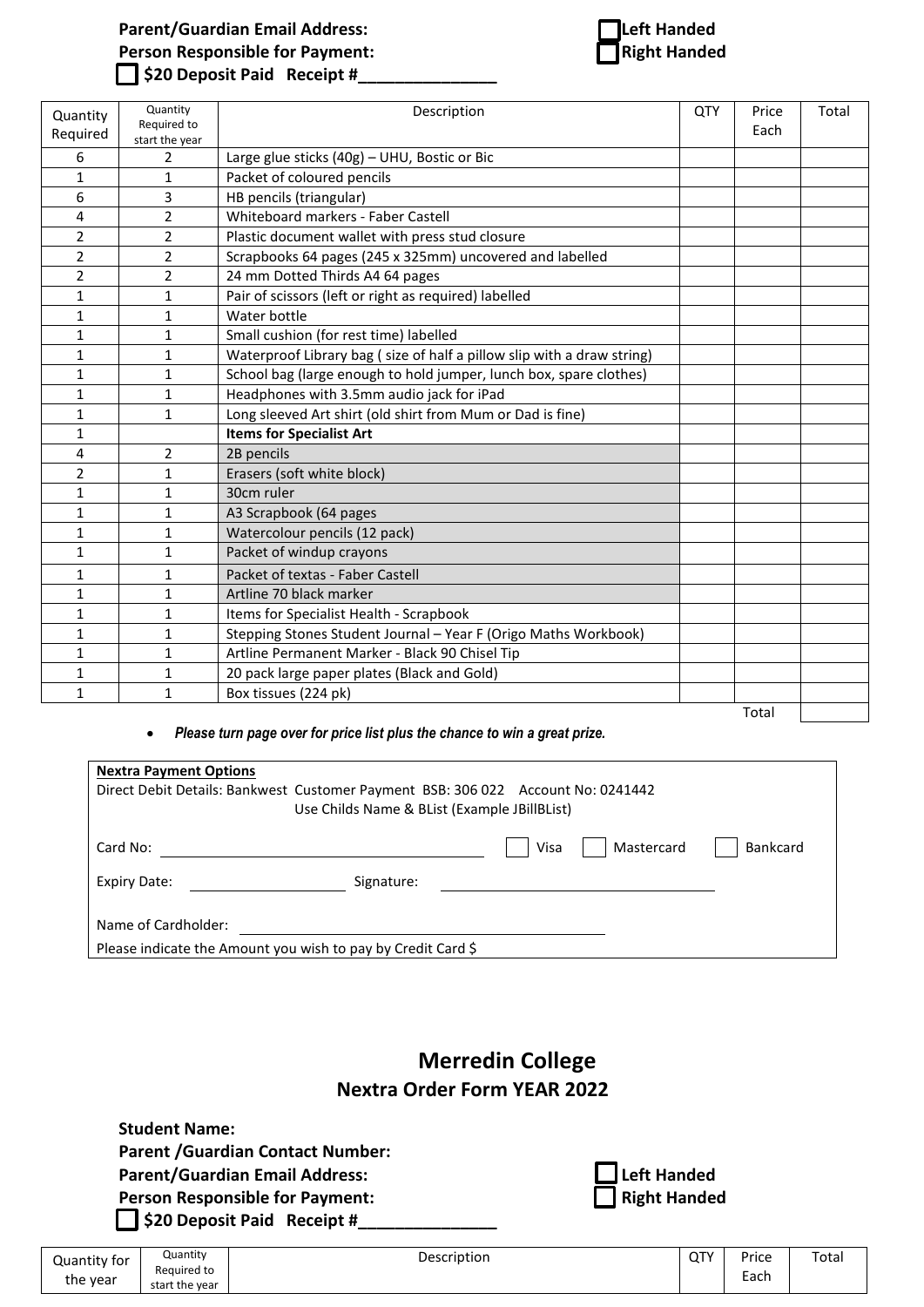



| <b>Nextra Payment Options</b>                                                    |                                              |                    |                 |
|----------------------------------------------------------------------------------|----------------------------------------------|--------------------|-----------------|
| Direct Debit Details: Bankwest Customer Payment BSB: 306 022 Account No: 0241442 | Use Childs Name & BList (Example JBillBList) |                    |                 |
| Card No:                                                                         |                                              | Visa<br>Mastercard | <b>Bankcard</b> |
| Expiry Date:                                                                     | Signature:                                   |                    |                 |
| Name of Cardholder:                                                              |                                              |                    |                 |
| Please indicate the Amount you wish to pay by Credit Card \$                     |                                              |                    |                 |

*.* 

## **Merredin College Nextra Order Form 2022 YEAR 2**

**Student Name: Parent /Guardian Contact Number: Parent/Guardian Email Address: Person Responsible for Payment: \$20 Deposit Paid Receipt #\_\_\_\_\_\_\_\_\_\_\_\_\_\_\_**

| $\Box$ Left Handed |
|--------------------|
| Right Handed       |

Total

nextr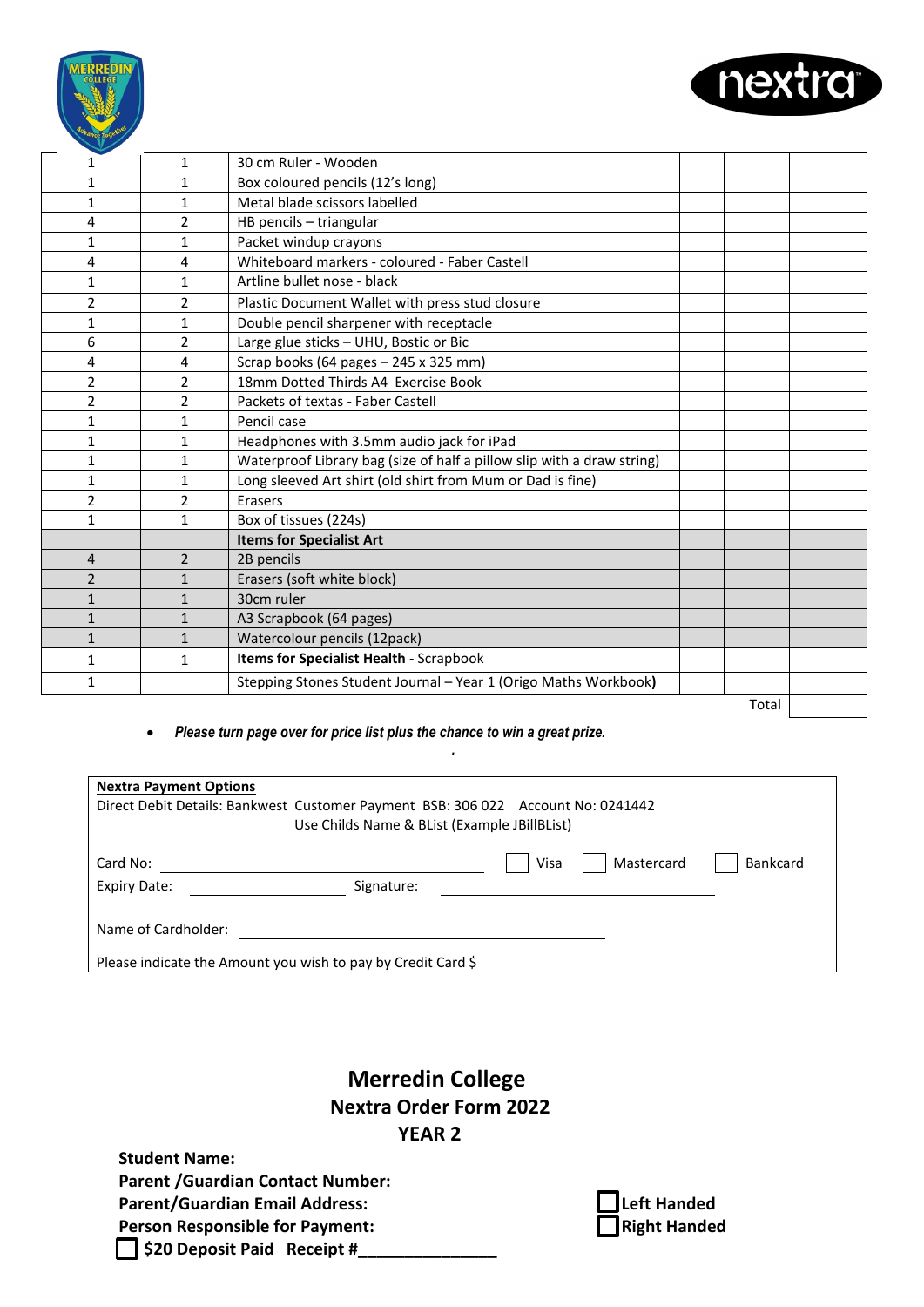

*.* 



| Quantity for   | Quantity                      | Description                                                            | QTY | Price | Total |
|----------------|-------------------------------|------------------------------------------------------------------------|-----|-------|-------|
| the year       | Required to<br>start the year |                                                                        |     | Each  |       |
| 1              | 1                             | 30 cm Ruler - Wooden                                                   |     |       |       |
| $\overline{2}$ | $\mathbf{1}$                  | Erasers                                                                |     |       |       |
| $\mathbf{1}$   | 1                             | Packet coloured pencils (12's long)                                    |     |       |       |
| $\mathbf{1}$   | $\mathbf 1$                   | Metal blade scissors                                                   |     |       |       |
| 5              | 2                             | HB pencils -triangular                                                 |     |       |       |
| $\mathbf{1}$   | $\mathbf 1$                   | Packet windup crayons (12's)                                           |     |       |       |
| $\mathbf{1}$   | 1                             | Packet of textas (12's)                                                |     |       |       |
| $\mathbf{1}$   | 1                             | Double pencil sharpener with receptacle                                |     |       |       |
| 4              | $\overline{2}$                | Large glue sticks - UHU, Bostic or Bic                                 |     |       |       |
| 4              | 4                             | Whiteboard markers - coloured                                          |     |       |       |
| $\mathbf{1}$   | 1                             | Pencil case - medium                                                   |     |       |       |
| 6              | 6                             | Scrap books (64 pages - 245 x 325 mm)                                  |     |       |       |
| $\overline{2}$ | $\overline{2}$                | 18mm Dotted Thirds A4 Exercise Book                                    |     |       |       |
| $\overline{2}$ | $\overline{2}$                | Clear plastic document wallet - press stud                             |     |       |       |
| $\mathbf{1}$   | $\mathbf{1}$                  | Earphones with 3.5mm audio jack for iPad                               |     |       |       |
| $\mathbf{1}$   | $\mathbf 1$                   | Box of tissues (224s)                                                  |     |       |       |
| $\mathbf{1}$   | 1                             | Waterproof Library bag (size of half a pillow slip with a draw string) |     |       |       |
| $\mathbf{1}$   | $\mathbf{1}$                  | Long sleeved Art shirt (old shirt from Mum or Dad is fine)             |     |       |       |
|                |                               | <b>Items for Specialist Art</b>                                        |     |       |       |
| 4              | 2                             | 2B pencils                                                             |     |       |       |
| $\overline{2}$ | $\mathbf{1}$                  | Erasers (soft white block)                                             |     |       |       |
| $\mathbf{1}$   | $\mathbf{1}$                  | 30cm ruler                                                             |     |       |       |
| $\mathbf{1}$   | $\mathbf{1}$                  | A3 Scrapbook (64 pages)                                                |     |       |       |
| $\mathbf{1}$   | $\mathbf{1}$                  | Watercolour pencils (12 pack)                                          |     |       |       |
| $\mathbf{1}$   | 1                             | Items for Specialist Health - Scrapbook                                |     |       |       |
| $\mathbf{1}$   | $\mathbf 1$                   | Stepping Stones Student Journal - Year 2 (Origo Maths Workbook)        |     |       |       |
|                |                               |                                                                        |     | Total |       |

#### • *Please turn page over for price list plus the chance to win a great prize.*

| <b>Nextra Payment Options</b>                                                    |                                              |      |            |                 |
|----------------------------------------------------------------------------------|----------------------------------------------|------|------------|-----------------|
| Direct Debit Details: Bankwest Customer Payment BSB: 306 022 Account No: 0241442 | Use Childs Name & BList (Example JBillBList) |      |            |                 |
| Card No:                                                                         |                                              | Visa | Mastercard | <b>Bankcard</b> |
| Expiry Date:                                                                     | Signature:                                   |      |            |                 |
| Name of Cardholder:                                                              |                                              |      |            |                 |
| Please indicate the Amount you wish to pay by Credit Card \$                     |                                              |      |            |                 |

## **Merredin College Nextra Order Form 2022 YEAR 3**

**Student Name: Parent /Guardian Contact Number: Parent/Guardian Email Address: Person Responsible for Payment: \$20 Deposit Paid Receipt #\_\_\_\_\_\_\_\_\_\_\_\_\_\_\_**

| Left Handed  |
|--------------|
| Right Handed |

| .<br>Description<br>Quantity for<br>Quantity<br>the year | QT۱ | Total<br>-<br>-nob<br><b>EdUI</b> | Tota <sub>1</sub> |
|----------------------------------------------------------|-----|-----------------------------------|-------------------|
|----------------------------------------------------------|-----|-----------------------------------|-------------------|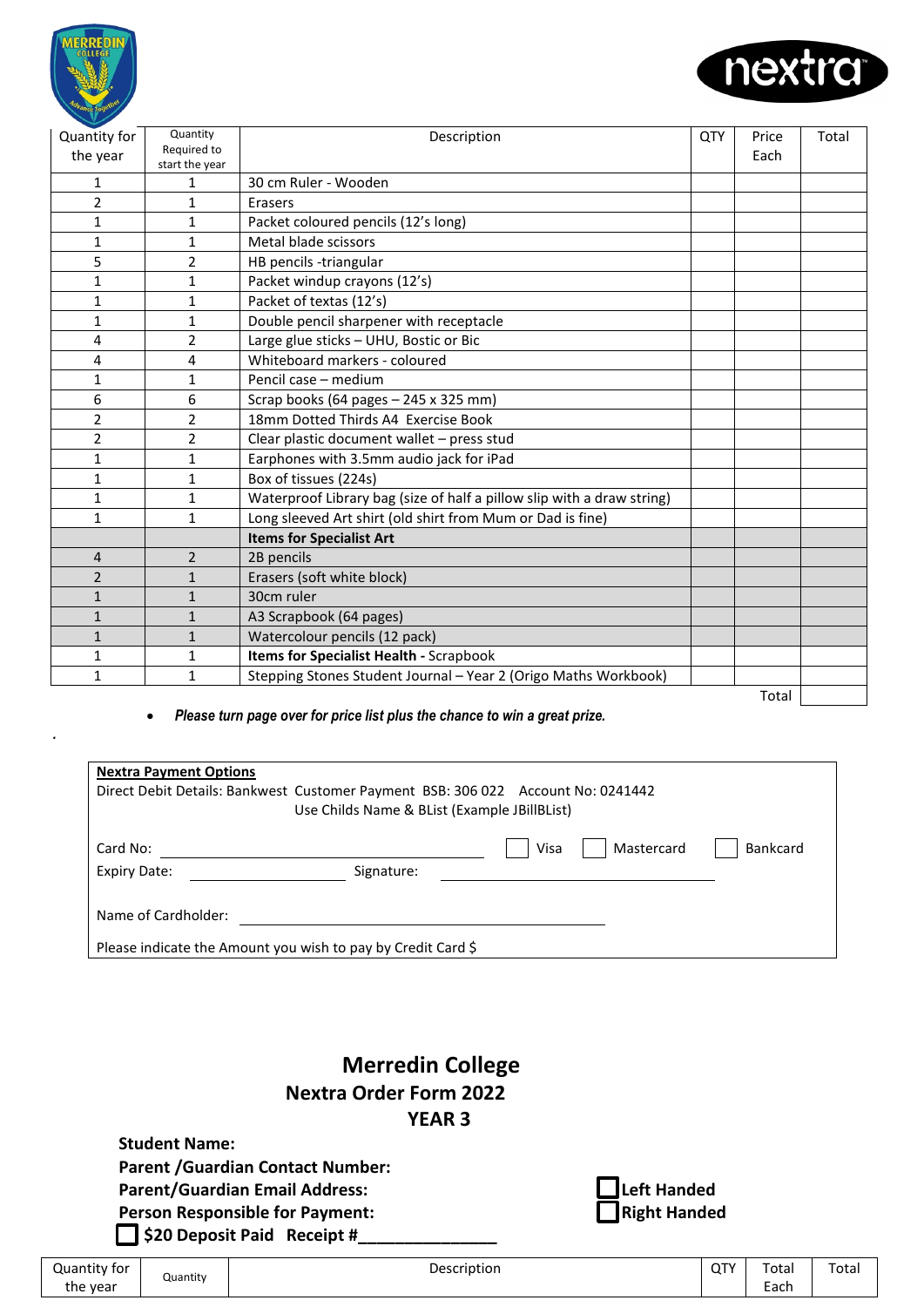



|                | Required to    |                                                                           |       |  |
|----------------|----------------|---------------------------------------------------------------------------|-------|--|
|                | start the year |                                                                           |       |  |
| $\mathbf{1}$   | $\mathbf{1}$   | 30 cm Ruler                                                               |       |  |
| $\overline{2}$ | $\overline{2}$ | Erasers                                                                   |       |  |
| 1              | 1              | Packet coloured pencils (12's long)                                       |       |  |
| $\mathbf{1}$   | $\mathbf{1}$   | Metal blade scissors                                                      |       |  |
| 20             | 4              | HB pencils - triangular                                                   |       |  |
| $\overline{2}$ | $\overline{2}$ | Highlighters                                                              |       |  |
| 1              | 1              | Double pencil sharpener with receptacle                                   |       |  |
| 4              | $\overline{2}$ | Large glue sticks - UHU, Bostic or Bic                                    |       |  |
| $\mathbf{1}$   | 1              | Artline 90 chisel point (black) texta                                     |       |  |
| 1              | $\mathbf{1}$   | Packet of 12 textas                                                       |       |  |
| 1              | 1              | Post-it Notes                                                             |       |  |
| 6              | $\overline{2}$ | Red pencils                                                               |       |  |
| 4              | 4              | <b>Whiteboard Markers</b>                                                 |       |  |
| 8              | 8              | 14mm Ruled Dotted Thirds A4 Exercise books                                |       |  |
| 3              | 3              | Scrap books (64 pages - 245 x 325 mm)                                     |       |  |
| 3              | 3              | <b>Plastic Slimpik Wallet</b>                                             |       |  |
| 1              | $\mathbf 1$    | A4 (36 page) Clearview Display Book (Choir Students)                      |       |  |
| 1              | 1              | Pencil case - suitable to fit in small trays                              |       |  |
| $\mathbf{1}$   | 1              | Earphones with 3.5mm audio jack for iPad - preferably buds to fit in tray |       |  |
| 2              | 2              | Boxes of tissues (224s)                                                   |       |  |
| $\mathbf{1}$   | $\mathbf{1}$   | Waterproof Library bag (size of half a pillow slip with a draw string)    |       |  |
| $\mathbf{1}$   | $\mathbf{1}$   | Items for Specialist LOTE - Plastic Slimpik Wallet                        |       |  |
|                |                | Items for Specialist Art -                                                |       |  |
| 4              | $\overline{2}$ | 2B pencils                                                                |       |  |
| $\overline{2}$ | $\mathbf{1}$   | Erasers (soft white block)                                                |       |  |
| $\mathbf{1}$   | $\mathbf{1}$   | 30cm ruler                                                                |       |  |
| $\mathbf{1}$   | $\mathbf{1}$   | A3 Scrapbook (64 pages)                                                   |       |  |
| $\mathbf{1}$   | $\mathbf{1}$   | Packet windup crayons (12's)                                              |       |  |
| 1              | $\mathbf{1}$   | Watercolour pencils (12pack)                                              |       |  |
| 1              | 1              | Stepping Stones Student Journal - Year 3 (Origo Maths Workbook)           |       |  |
|                |                |                                                                           | Total |  |

| <b>Nextra Payment Options</b>   | Direct Debit Details: Bankwest Customer Payment BSB: 306 022 Account No: 0241442<br>Use Childs Name & BList (Example JBillBList) |      |            |                 |
|---------------------------------|----------------------------------------------------------------------------------------------------------------------------------|------|------------|-----------------|
| Card No:<br><b>Expiry Date:</b> | Signature:                                                                                                                       | Visa | Mastercard | <b>Bankcard</b> |
| Name of Cardholder:             | Please indicate the Amount you wish to pay by Credit Card \$                                                                     |      |            |                 |

# **Merredin College Nextra Order Form 2022**

 **Year 4**

start the year

|                                        |                      |                                          | 1 CUI T     |                     |            |       |       |  |
|----------------------------------------|----------------------|------------------------------------------|-------------|---------------------|------------|-------|-------|--|
|                                        | <b>Student Name:</b> |                                          |             |                     |            |       |       |  |
|                                        |                      | <b>Parent / Guardian Contact Number:</b> |             |                     |            |       |       |  |
| <b>Parent/Guardian Email Address:</b>  |                      |                                          |             | <b>Left Handed</b>  |            |       |       |  |
| <b>Person Responsible for Payment:</b> |                      |                                          |             | <b>Right Handed</b> |            |       |       |  |
|                                        | S20 Deposit Paid     | Receipt #                                |             |                     |            |       |       |  |
| Quantity for                           | Quantity             |                                          | Description |                     | <b>QTY</b> | Total | Total |  |
| the year                               | Required to          |                                          |             |                     |            | Each  |       |  |
|                                        | start the year       |                                          |             |                     |            |       |       |  |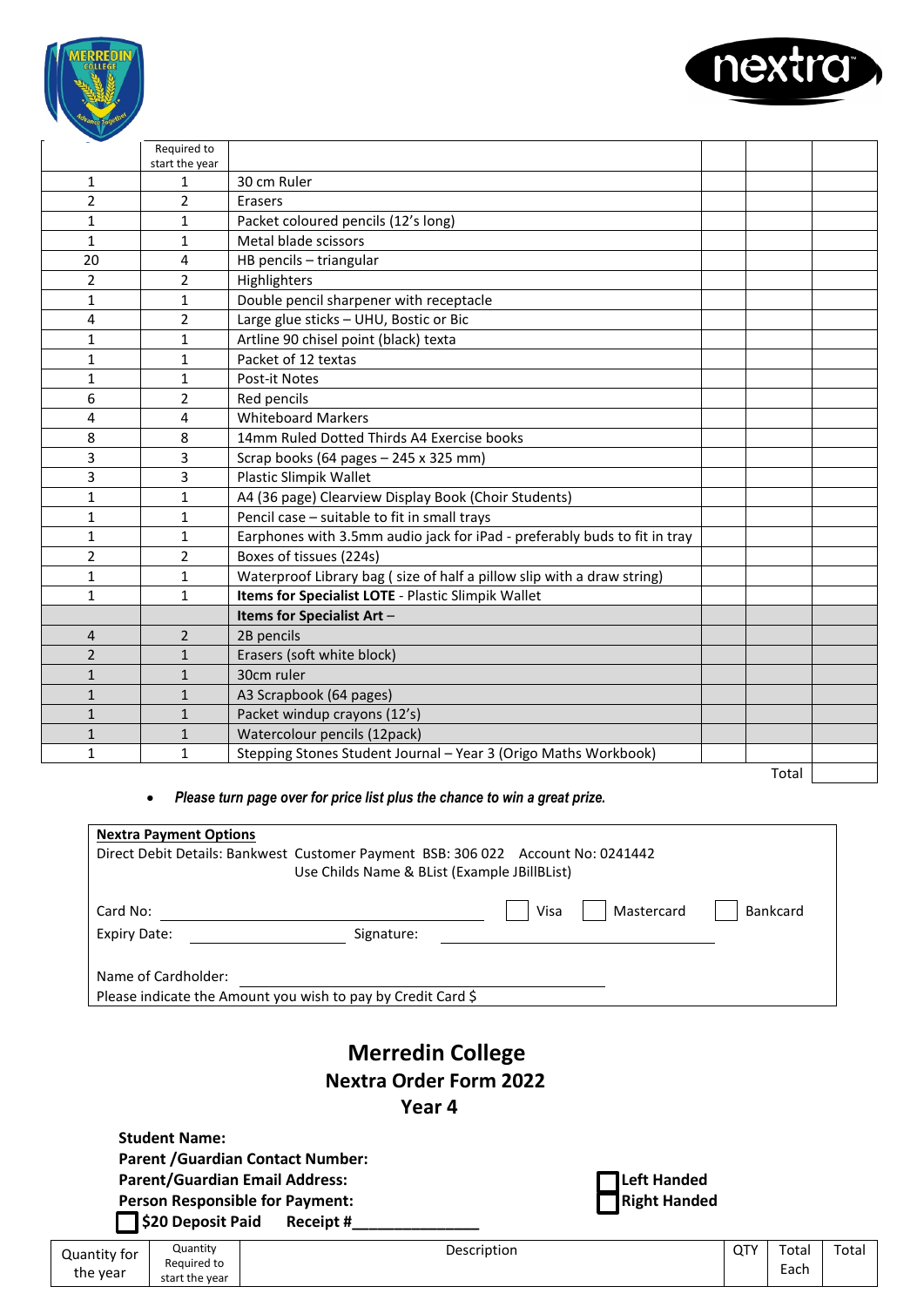



| 2              | $\mathbf{1}$   | 30 cm Ruler                                                            |       |  |
|----------------|----------------|------------------------------------------------------------------------|-------|--|
| 4              | $\overline{2}$ | Erasers                                                                |       |  |
| 1              | 1              | Box coloured pencils (12's long)                                       |       |  |
| 1              | 1              | Metal blade scissors                                                   |       |  |
| 20             | 4              | HB pencils - triangular (to be replaced as required)                   |       |  |
| 1              | 1              | Packets windup crayons                                                 |       |  |
| $\mathbf{1}$   | 1              | Double pencil sharpener with receptacle                                |       |  |
| 8              | $\overline{2}$ | Large glue sticks - UHU, Bostick or Bic                                |       |  |
| $\mathbf{1}$   | $\mathbf{1}$   | Packet textas (12s)                                                    |       |  |
| $\mathbf{1}$   | $\mathbf{1}$   | Artline 90 chisel point (black) texta                                  |       |  |
| 6              | $\overline{2}$ | Red pencils                                                            |       |  |
| 4              | $\overline{2}$ | <b>Whiteboard Markers</b>                                              |       |  |
| 1              | 1              | Pencil case - suitable to fit in small trays                           |       |  |
| 3              | 3              | Scrap books (64 pages - 245 x 325 mm)                                  |       |  |
| 6              | 6              | 8mm Ruled A4 Exercise books (Not dotted thirds)                        |       |  |
| 4              | 4              | <b>Plastic Slimpik Wallet</b>                                          |       |  |
| 2              | $\overline{2}$ | Clearview Display Book 36pg (Choir Students)                           |       |  |
| 1              | 1              | Waterproof Library bag (size of half a pillow slip with a draw string) |       |  |
| 2              | $\overline{2}$ | Boxes of tissues (224s)                                                |       |  |
| $\mathbf{1}$   | 1              | Recorder (for music)                                                   |       |  |
| 1              | 1              | Water bottle                                                           |       |  |
| $\mathbf{1}$   | 1              | Earphones with 3.5mm audio jack for iPad                               |       |  |
| $\mathbf{1}$   | $\mathbf{1}$   | Long sleeved Art shirt (old shirt from Mum or Dad is fine)             |       |  |
| $\mathbf{1}$   | $\mathbf{1}$   | Items for Specialist LOTE - Plastic Slimpik Wallet                     |       |  |
|                |                | <b>Items for Specialist Art</b>                                        |       |  |
| 4              | $\overline{2}$ | 2B pencils                                                             |       |  |
| $\overline{2}$ | $\mathbf{1}$   | Erasers (soft white block)                                             |       |  |
| $\mathbf{1}$   | $\mathbf{1}$   | 30cm ruler                                                             |       |  |
| $\mathbf{1}$   | $\mathbf{1}$   | A4 Visual Diary                                                        |       |  |
| 1              | $\mathbf{1}$   | Watercolour pencils (12pack)                                           |       |  |
| $\mathbf{1}$   | 1              | Artline 70 black marker                                                |       |  |
| $\mathbf{1}$   | 1              | Stepping Stones Student Journal - Year 4 (Origo Maths Workbook)        |       |  |
|                |                |                                                                        | Total |  |

#### • *Please turn page over for price list plus the chance to win a great prize.*

|                | <b>Nextra Payment Options</b> |                                                                                  |                     |     |          |       |
|----------------|-------------------------------|----------------------------------------------------------------------------------|---------------------|-----|----------|-------|
|                |                               | Direct Debit Details: Bankwest Customer Payment BSB: 306 022 Account No: 0241442 |                     |     |          |       |
|                |                               | Use Childs Name & BList (Example JBillBList)                                     |                     |     |          |       |
| Card No:       |                               | Visa                                                                             | Mastercard          |     | Bankcard |       |
|                | <b>Expiry Date:</b>           | Signature:                                                                       |                     |     |          |       |
|                | Name of Cardholder:           |                                                                                  |                     |     |          |       |
|                |                               | Please indicate the Amount you wish to pay by Credit Card \$                     |                     |     |          |       |
|                |                               | <b>Merredin College</b>                                                          |                     |     |          |       |
|                |                               | <b>Nextra Order Form 2022</b>                                                    |                     |     |          |       |
|                |                               | <b>YEAR 5</b>                                                                    |                     |     |          |       |
|                | <b>Student Name:</b>          |                                                                                  |                     |     |          |       |
|                |                               | <b>Parent / Guardian Contact Number:</b>                                         |                     |     |          |       |
|                |                               | <b>Parent/Guardian Email Address:</b>                                            | Left Handed         |     |          |       |
|                |                               | <b>Person Responsible for Payment:</b>                                           | <b>Right Handed</b> |     |          |       |
|                |                               | \$20 Deposit Paid Receipt #                                                      |                     |     |          |       |
| Quantity for   | Quantity                      | Description                                                                      |                     | QTY | Total    | Total |
| the year       | Required to<br>start the year |                                                                                  |                     |     | Each     |       |
| $\overline{2}$ | $\mathbf{1}$                  | 30 cm Ruler - plastic transparent                                                |                     |     |          |       |
| 4              | $\mathcal{P}$                 | Erasers                                                                          |                     |     |          |       |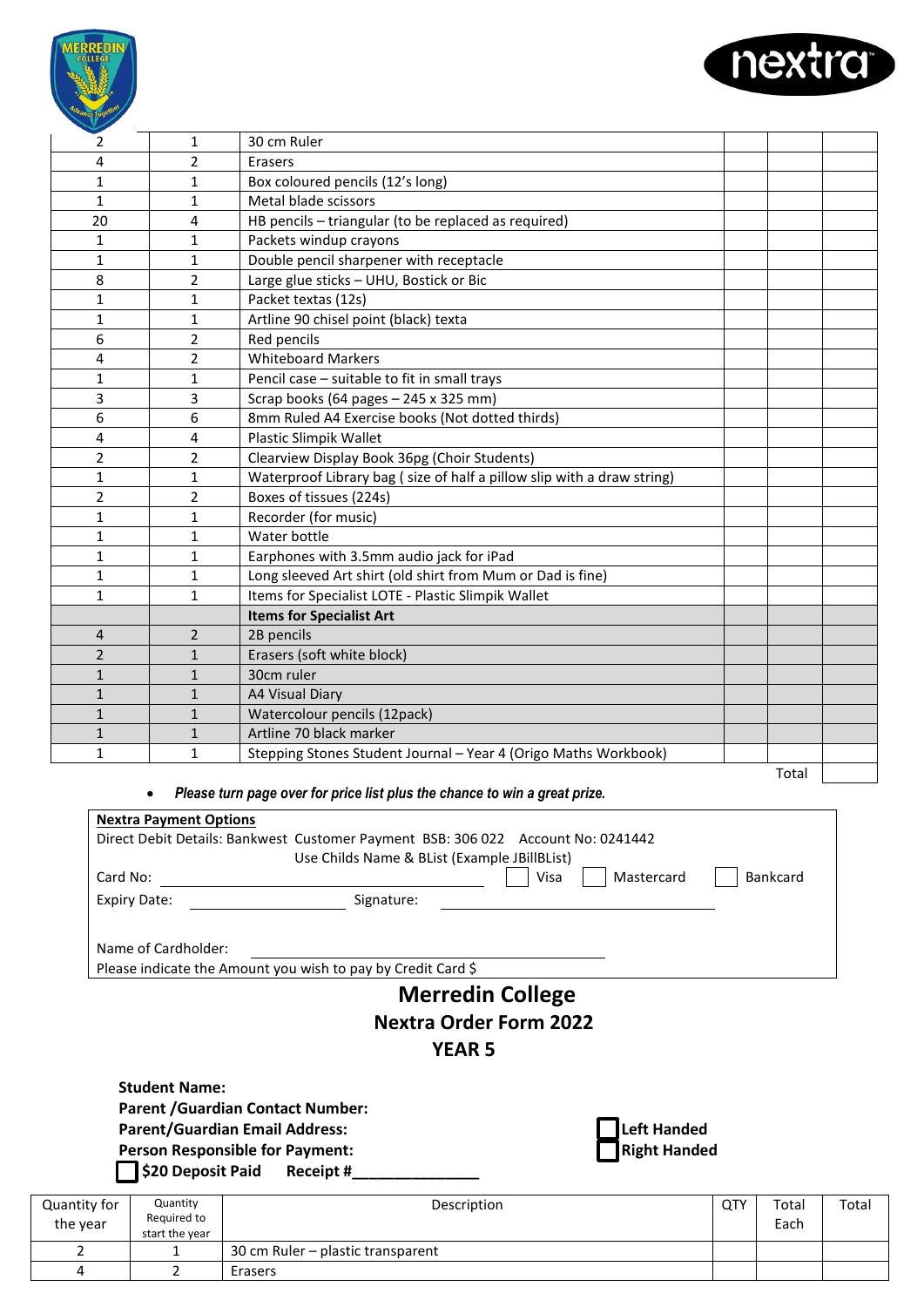|                | $\mathbf{1}$   | Box coloured pencils (12's long)                                       |        |  |
|----------------|----------------|------------------------------------------------------------------------|--------|--|
|                | $\mathbf{1}$   | Metal blade scissors                                                   | nextra |  |
|                | 4              | HB pencils                                                             |        |  |
|                | $\mathbf{1}$   | Double pencil sharpener with receptacle                                |        |  |
|                | $\overline{2}$ | Large glue sticks - UHU, Bostic or Bic                                 |        |  |
|                | $\overline{2}$ | Red ball point pens (medium point)                                     |        |  |
| 6              | 3              | Blue ball point pens (medium point)                                    |        |  |
| 2              | $\mathbf{1}$   | Artline pens 0.4 black                                                 |        |  |
| 2              | $\overline{2}$ | Highlighters (different colours)                                       |        |  |
| 1              | $\mathbf{1}$   | Packet of Coloured textas                                              |        |  |
| 4              | 4              | Whiteboard markers                                                     |        |  |
| $\mathbf{1}$   | $\mathbf{1}$   | Boxes of oil pastels (12s)                                             |        |  |
| 1              | $\mathbf{1}$   | Pencil case - suitable to fit in small trays                           |        |  |
| $\overline{2}$ | $\overline{2}$ | Scrap books (64 pages - 245 x 325 mm)                                  |        |  |
| 8              | 8              | Lined 8mm 64 page A4 exercise books                                    |        |  |
| 1              | $\mathbf{1}$   | Waterproof Library bag (size of half a pillow slip with a draw string) |        |  |
| 1              | $\mathbf{1}$   | Earbuds/earphones with 3.5mm audio jack for iPad                       |        |  |
| 2              | $\overline{2}$ | Boxes of tissues (224s)                                                |        |  |
| 1              | $\mathbf{1}$   | Clearview Display Book 36pg (Choir Students)                           |        |  |
| $\mathbf{1}$   | $\mathbf{1}$   | A4 Plastic Document Wallet                                             |        |  |
| 1              | $\mathbf{1}$   | Recorder (for music)                                                   |        |  |
| 1              | $\mathbf{1}$   | Items for Specialist LOTE - Plastic Slimpik Wallet                     |        |  |
|                |                | <b>Items for Specialist Art</b>                                        |        |  |
| $\overline{4}$ | $\overline{2}$ | 2B pencils                                                             |        |  |
| $\overline{2}$ | $\mathbf{1}$   | Erasers (soft white block)                                             |        |  |
| $\mathbf{1}$   | $\mathbf{1}$   | 30cm ruler                                                             |        |  |
| $\mathbf{1}$   | $\mathbf{1}$   | <b>A4 Visual Diary</b>                                                 |        |  |
| $\mathbf{1}$   | $\mathbf{1}$   | Watercolour pencils (12pack)                                           |        |  |
| $\mathbf{1}$   | $\mathbf{1}$   | Artline 70 black marker                                                |        |  |
| 1              | $\mathbf{1}$   | Stepping Stones Student Journal - Year 5 (Origo Maths Workbook)        |        |  |
|                |                |                                                                        | Total  |  |

*.*

|          | <b>Nextra Payment Options</b> |                                                                                  |      |                     |            |                 |       |
|----------|-------------------------------|----------------------------------------------------------------------------------|------|---------------------|------------|-----------------|-------|
|          |                               | Direct Debit Details: Bankwest Customer Payment BSB: 306 022 Account No: 0241442 |      |                     |            |                 |       |
|          |                               | Use Childs Name & BList (Example JBillBList)                                     |      |                     |            |                 |       |
|          | Card No:                      |                                                                                  | Visa | Mastercard          |            | <b>Bankcard</b> |       |
|          | <b>Expiry Date:</b>           | Signature:                                                                       |      |                     |            |                 |       |
|          | Name of Cardholder:           |                                                                                  |      |                     |            |                 |       |
|          |                               | Please indicate the Amount you wish to pay by Credit Card \$                     |      |                     |            |                 |       |
|          |                               | <b>Merredin College</b>                                                          |      |                     |            |                 |       |
|          |                               | <b>Nextra Order Form 2022</b>                                                    |      |                     |            |                 |       |
|          |                               | <b>YEAR 6</b>                                                                    |      |                     |            |                 |       |
|          | <b>Student Name:</b>          |                                                                                  |      |                     |            |                 |       |
|          |                               | <b>Parent / Guardian Contact Number:</b>                                         |      |                     |            |                 |       |
|          |                               | <b>Parent/Guardian Email Address:</b>                                            |      | Left Handed         |            |                 |       |
|          |                               | <b>Person Responsible for Payment:</b>                                           |      | <b>Right Handed</b> |            |                 |       |
|          | \$20 Deposit Paid             | Receipt#                                                                         |      |                     |            |                 |       |
| Quantity | Quantity                      | Description                                                                      |      |                     | <b>QTY</b> | Price           | Total |
| for Year | Required to<br>start the year |                                                                                  |      |                     |            | Each            |       |
|          | $\mathbf{1}$                  | 30 cm Ruler - plastic or wooden                                                  |      |                     |            |                 |       |
|          | $\overline{2}$                | Erasers                                                                          |      |                     |            |                 |       |
|          | $\mathbf{1}$                  | Box coloured pencils (12's long)                                                 |      |                     |            |                 |       |
|          |                               |                                                                                  |      |                     |            |                 |       |

|    | <b>30 CITERAIGE DIASLIC OF WOODLIT</b>  |  |  |
|----|-----------------------------------------|--|--|
|    | Erasers                                 |  |  |
|    | Box coloured pencils (12's long)        |  |  |
|    | Metal blade scissors                    |  |  |
| 15 | HB pencils                              |  |  |
|    | Double pencil sharpener with receptacle |  |  |
|    | Large glue sticks (not Kenji brand)     |  |  |
| 6  | Red ball point pens (medium point)      |  |  |
| 12 | Blue ball point pens (medium point)     |  |  |
|    | <b>Staedtler Compass</b>                |  |  |